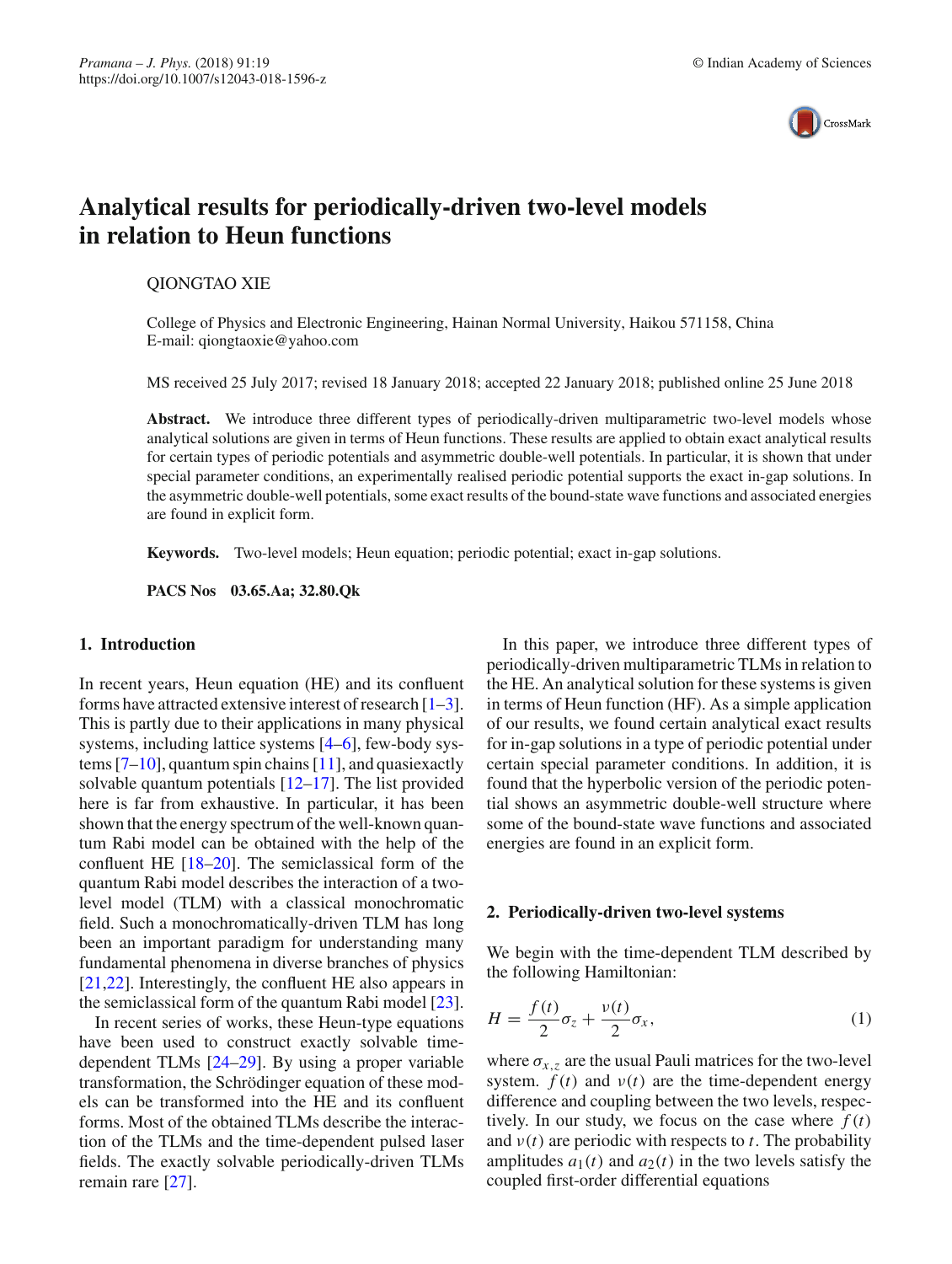$$
i\frac{da_1}{dt} = \frac{v(t)}{2}a_2 + \frac{f(t)}{2}a_1,
$$
 (2)

$$
i\frac{da_2}{dt} = \frac{v(t)}{2}a_1 - \frac{f(t)}{2}a_2.
$$
 (3)

By eliminating  $a_2(t)$  and  $a_1(t)$ , we get two second-order differential equations for  $a_1(t)$  and  $a_2(t)$ 

<span id="page-1-0"></span>
$$
\frac{\mathrm{d}^2 a_1}{\mathrm{d}\tau^2} - \frac{\dot{v}}{v} \frac{\mathrm{d}a_1}{\mathrm{d}\tau} + \left(\frac{f^2}{4\omega^2} + \frac{v^2}{4\omega^2} + i\frac{\dot{f}}{2\omega} - i\frac{f}{2\omega} \frac{\dot{v}}{v}\right) a_1 = 0, \tag{4}
$$

$$
\frac{\mathrm{d}^2 a_2}{\mathrm{d}\tau^2} - \frac{\dot{v}}{v} \frac{\mathrm{d} a_2}{\mathrm{d}\tau} \n+ \left( \frac{f^2}{4\omega^2} + \frac{v^2}{4\omega^2} - i \frac{\dot{f}}{2\omega} + i \frac{f}{2\omega} \frac{\dot{v}}{v} \right) a_2 = 0,
$$
\n(5)

where we have used the variable transformation  $\tau = \omega t$ , the dot denotes the derivative with respect to  $\tau$ ,  $\dot{f}$  =  $df/d\tau$  and  $\dot{v} = dv/d\tau$ . Equations [\(4\)](#page-1-0) and [\(5\)](#page-1-0) have a property that if  $\psi(\tau)$  is a solution of eq. [\(4\)](#page-1-0),  $\psi^*(\tau)$  is a solution of eq.  $(5)$ . Therefore, we may only discuss the solutions of either eq.  $(4)$  or eq.  $(5)$ . Here, we focus on the solutions of eq. [\(4\)](#page-1-0).

For a given set of  $f(t)$  and  $v(t)$ , a general idea for solving eq. [\(4\)](#page-1-0) is to find appropriate variable transformations

$$
z = z(\tau), \quad a_1(z) = \varphi(z)\phi(z), \tag{6}
$$

so that eq. [\(4\)](#page-1-0) can be reduced to a well-known equation for  $\phi(z)$ 

<span id="page-1-1"></span>
$$
\frac{\mathrm{d}^2 \phi}{\mathrm{d}z^2} + P(z)\frac{\mathrm{d}\phi}{\mathrm{d}z} + Q(z)\phi = 0.
$$
 (7)

As a result, the solutions of the driven systems can be expressed by known functions. Most of the previously obtained solvable TLMs are related to the hypergeometric and confluent hypergeometric equations [\[30](#page-6-17)[–33\]](#page-6-18). If eq. [\(7\)](#page-1-1) takes the form of the HE, we have [\[34](#page-6-19)[–36\]](#page-6-20)

$$
P(z) = \frac{\gamma}{z} + \frac{\delta}{z - 1} + \frac{\varepsilon}{z - a},\tag{8}
$$

$$
Q(z) = \frac{\alpha \beta z - q}{z(z - 1)(z - a)},
$$
\n(9)

where  $\gamma$ ,  $\delta$ ,  $\alpha$ ,  $\beta$ ,  $q$ ,  $a$ , and  $\varepsilon = \alpha + \beta + 1 - \gamma - \delta$ are parameters for the HE. The analytical solutions of the HE are given in terms of the HF, a special function [\[34](#page-6-19)[–36\]](#page-6-20). In ref. [\[27](#page-6-16)], Ishkhanyan *et al* have found three different forms of  $f(t)$  and  $v(t)$ ,

$$
f(t) = f_0 + \frac{f_1}{1 + g \cos(\omega t)}, \quad v(t) = v_0 \tag{10}
$$

and

$$
f(t) = f_0, \quad v(t) = \frac{v_1}{(1 + g \cos(\omega t))^k}, \quad k = 1/2, 1,
$$
\n(11)

whose solutions are related to the HE. Here −1 < *g* < 1 is a parameter.

In this work, we found three additional cases where the TLMs are in relation to the HE, as shown in the following.

$$
2.1 \text{ Case } I
$$

In the first case,  $f_1(t)$  and  $v_1(t)$  have the form

$$
f_{\rm I}(t) = f_0 + \frac{f_1 \sin(\omega t)}{1 + g \cos(\omega t)}, \quad v_{\rm I}(t) = v_0,
$$
 (12)

where  $f_I(t)$  is periodic and  $v_I(t)$  is a constant. This model is characterised by five parameters { $f_0$ ,  $f_1$ ,  $\omega$ ,  $g$ ,  $v_0$ . When  $g = 0$ , the resulting model corresponds to the well-known monochromatically-driven TLM. Due to the introduction of the additional parameter *g*,  $f<sub>I</sub>(t)$ represents an oscillating bias with multiple frequencies [\[37](#page-6-21)]. This can clearly be seen by the Taylor expansion of  $f_1(t)$  in the limit of small g,

$$
f_{\rm I}(t) = f_0 + f_1 \sin(\omega t) \sum_{n=0}^{\infty} (-g)^n \cos^n(\omega t).
$$
 (13)

It is found that if we apply the following transformations

$$
z = \frac{e^{i\tau}}{r_1}, \quad a_1(z) = z^{\lambda_1}(z-1)^{\lambda_2} \left(z - \frac{r_2}{r_1}\right)^{\lambda_3} \phi(z),\tag{14}
$$

eq. [\(4\)](#page-1-0) can be reduced to the HE for  $\phi(z)$ . Here,  $r_1 =$  $-(1+\sqrt{1-g^2})/g$  and  $r_2 = -(1-\sqrt{1-g^2})/g$  are the two roots of  $r^2 + gr/2 + 1 = 0$ . The three parameters  $\lambda_{1,2,3}$  are given as

$$
\lambda_1 = \frac{1}{2} \sqrt{\left(\frac{f_0}{\omega} + i\frac{1}{g}\frac{f_1}{\omega}\right)^2 + \frac{v_0^2}{\omega^2}},
$$
\n
$$
\lambda_2 = 1 - i\frac{1}{2g}\frac{f_1}{\omega}, \quad \lambda_3 = i\frac{1}{2g}\frac{f_1}{\omega}.
$$
\n(15)

The relevant parameters in the HE are given as  $a = r_2/$  $r_1$ ,  $q = r_2(1+2\lambda_1)(1-2\lambda_3)/r_1-4\lambda_3(f_0/2\omega+\lambda_1+\lambda_3)/r_2$  $gr_1, \alpha = \lambda_1 + \lambda_2 + \lambda_3 + \sqrt{(f_0/\omega - if_1/\omega g)^2 + v_0^2/\omega^2}/2,$  $\beta = \lambda_1 + \lambda_2 + \lambda_3 - \sqrt{(f_0/\omega - if_1/\omega g)^2 + v_0^2/\omega^2}/2,$  $\gamma = 1 + 2\lambda_1$ , and  $\delta = 2\lambda_2$ .

In ref. [\[27\]](#page-6-16), Ishkhanyan *et al* have found all the classes of the exactly solvable TLMs in terms of the HFs. In the following, we show that the first five-parametric model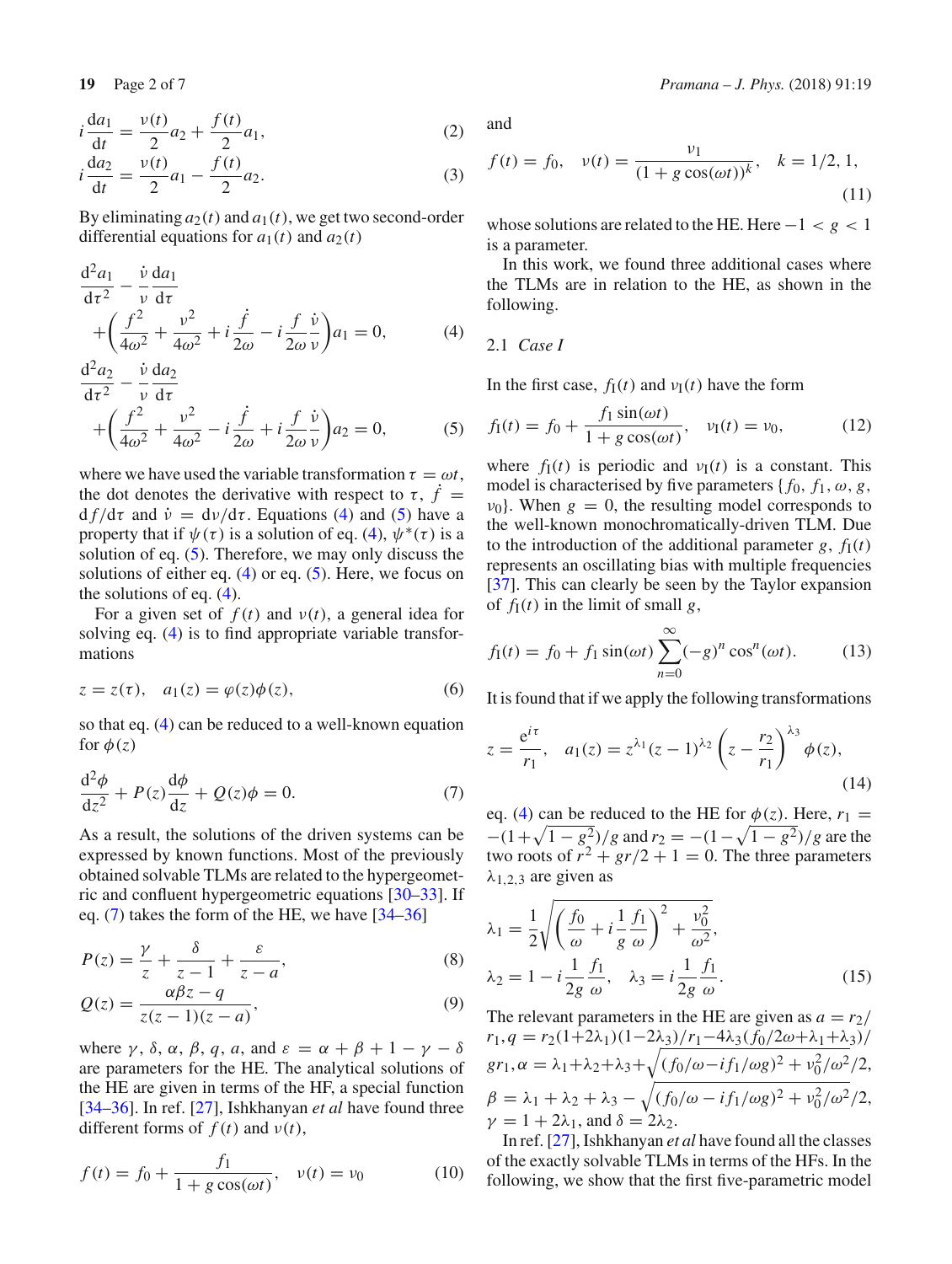belongs to these classes. To do this, we first apply the transformations

$$
a_1(\tau) = c_1(\tau) e^{-i \int_0^{\tau} f(s) ds / 2\omega},
$$
  
\n
$$
a_2(\tau) = c_2(\tau) e^{i \int_0^{\tau} f(s) ds / 2\omega},
$$
\n(16)

and then get

$$
i\frac{\mathrm{d}c_1}{\mathrm{d}\tau} = \frac{v(\tau)}{2\omega} e^{-i\delta(\tau)} c_2,\tag{17}
$$

$$
i\frac{\mathrm{d}c_2}{\mathrm{d}\tau} = \frac{\nu(\tau)}{2\omega} \mathrm{e}^{i\delta(\tau)} c_1,\tag{18}
$$

where

$$
\delta(\tau) = -\int_0^{\tau} f(s) \mathrm{d}s/\omega.
$$

These equations describe the interaction between the two-level system and the amplitude- and frequencymodulated laser field. The amplitude and frequency modulations of the laser field can be designed with the quantum optimal control theory [\[38](#page-6-22)[,39\]](#page-6-23). Here  $v(t)/2\omega$ corresponds to  $U(t)$  in ref. [\[27\]](#page-6-16) in different notation. To obtain solvable TLMs, it is found that  $\varphi(z)$ ,  $\nu(\tau)$ , and  $\delta(\tau)$  have the forms [\[27\]](#page-6-16)

$$
\varphi(z) = z^{\lambda_1} (z - 1)^{\lambda_2} (z - a)^{\lambda_3},
$$
\n(19)

$$
\frac{\nu(\tau)}{2\omega} = \nu^* z^{k_1} (z - 1)_2^k (z - a)^{k_3} \frac{dz}{d\tau},\tag{20}
$$

$$
\frac{d\delta(\tau)}{d\tau} = -\frac{f(\tau)}{\omega} = \left(\frac{\delta_1}{z} + \frac{\delta_2}{z - 1} + \frac{\delta_3}{z - a}\right)\frac{dz}{d\tau}, \tag{21}
$$

where the parameters  $\lambda_{1,2,3}$ ,  $v^*$ ,  $k_{1,2,3}$ , and  $\delta_{1,2,3}$  are constants to be determined. An exactly solvable TLM is defined by triads of parameters  $\{k_1, k_2, k_3\}$ , which run over a set of 35 possible choices [\[27](#page-6-16)]. It is found that the first five-parametric model belongs to the class  ${k_1, k_2, k_3} = \{-1, 0, 0\}$ , and can be achieved with the transformation  $z = \sqrt{d} \exp(i\tau)$  and the specific parameters

<span id="page-2-0"></span>
$$
\nu^* = -i\frac{\nu_0}{2\omega}, \quad \delta_1 = \frac{1}{2\omega} \left( 2if_0 + \frac{(1+d)f_1}{\sqrt{d}} \right),
$$
  

$$
\delta_2 = \delta_3 = -\frac{(1+d)f_1}{2\sqrt{d}\omega}, \quad g = -\frac{2\sqrt{d}}{1+d}.
$$
 (22)

2.2 *Case II*

In the second case, we have

$$
f_{\text{II}}(t) = f_0 + \frac{f_1 \sin(\omega t)}{1 + g \cos(\omega t)},
$$
  

$$
v_{\text{II}}(t) = \frac{v_1}{1 + g \cos(\omega t)},
$$
 (23)

where both  $f_{\text{II}}(t)$  and  $v_{\text{II}}(t)$  are time-dependent. It is found that the second five-parametric model belongs to the class  $\{k_1, k_2, k_3\} = \{0, -1, -1\}$  [\[27\]](#page-6-16), and can be achieved by the same transformation and the same specific parameters [\(22\)](#page-2-0) but with  $v^* = iv_1/2\omega$ . In this case, the parameters  $\lambda_{1,2,3}$  are given as

$$
\lambda_1 = -\frac{1}{2} \left( \frac{f_0}{\omega} + i \frac{f_1}{g \omega} \right),
$$
  

$$
\lambda_{2,3} = -\frac{1}{2g} \sqrt{\frac{g^2}{1 - g^2} \frac{v_1^2}{\omega^2} - \frac{f_1^2}{\omega^2}}.
$$
 (24)

The parameters in the HE read as,  $a = r_2/r_1$ ,  $q =$  $-(i f_1 + g f_0)(i f_1 - 2 g \omega \lambda_2)/r_1 g^3 \omega^2$ ,  $\alpha = 1 - f_0/\omega +$  $\lambda_2 + \lambda_3$ ,  $\beta = -if_1/g\omega + \lambda_2 + \lambda_3$ ,  $\gamma = 2\lambda_1$ , and  $\delta =$  $1 + 2\lambda$ 

#### 2.3 *Case III*

In the third case, we have

$$
f_{\rm III}(t) = f_1 \sin(\omega t), \quad v_{\rm III}(t) = v_1 \cos(\omega t). \tag{25}
$$

In this case, it is found that under the condition of  $f_1 =$  $v_1$ , we may apply different transformations of the form

$$
z = \sin^2(\tau/2), \quad \varphi(z) = (z - a)^2.
$$
 (26)

The parameters in the HE are given as,  $a = 1/2$ ,  $q =$  $1 - i f_1 / 4\omega - f_1^2 / 8\omega^2$ ,  $\alpha = 3/2 + \sqrt{1 + f_1^2 / \omega^2} / 2$ ,  $β = 3/2 - \sqrt{1 + f_1^2/ω^2/2}$ , and  $γ = δ = 1/2$ . The third two-parametric model does not belong to any class given in ref. [\[27\]](#page-6-16). However, if one takes a general form of  $\varphi(z)$ ,  $\nu(\tau)$ , and  $\delta(\tau)$ 

$$
\varphi(z) = e^{\lambda_0 z} z^{\lambda_1} (z - 1)^{\lambda_2} (z - a)^{\lambda_3},\tag{27}
$$

$$
\frac{\nu(\tau)}{2\omega} = \nu^* z^{k_1} (z - 1) \frac{k}{2} (z - a)^{k_3} \frac{dz}{d\tau},
$$
 (28)

$$
\frac{d\delta(\tau)}{d\tau} = -\frac{f(\tau)}{\omega}
$$
  
=  $\left(\delta_0 + \frac{\delta_1}{z} + \frac{\delta_2}{z - 1} + \frac{\delta_3}{z - a}\right) \frac{dz}{d\tau}$ , (29)

with  $\lambda_0 = -i\delta_0/2$ , the third model may belong to the class  $\{k_1, k_2, k_3\} = \{-1/2, -1/2, 1\}$ , and can be achieved by the transform  $z = \sin^2(\tau/2)$  and the specific parameters  $\delta_0 = -2 f_1/\omega$ ,  $\delta_{1,2,3} = 0$ ,  $v^* = i f_1/\omega$ ,  $\lambda_{1,2} = 0$ , and  $\lambda_3 = 2$ .

#### **3. Analytical solutions in terms of the HFs**

In this section, we present an analytical solution for these periodically-driven TLMs in terms of the HF.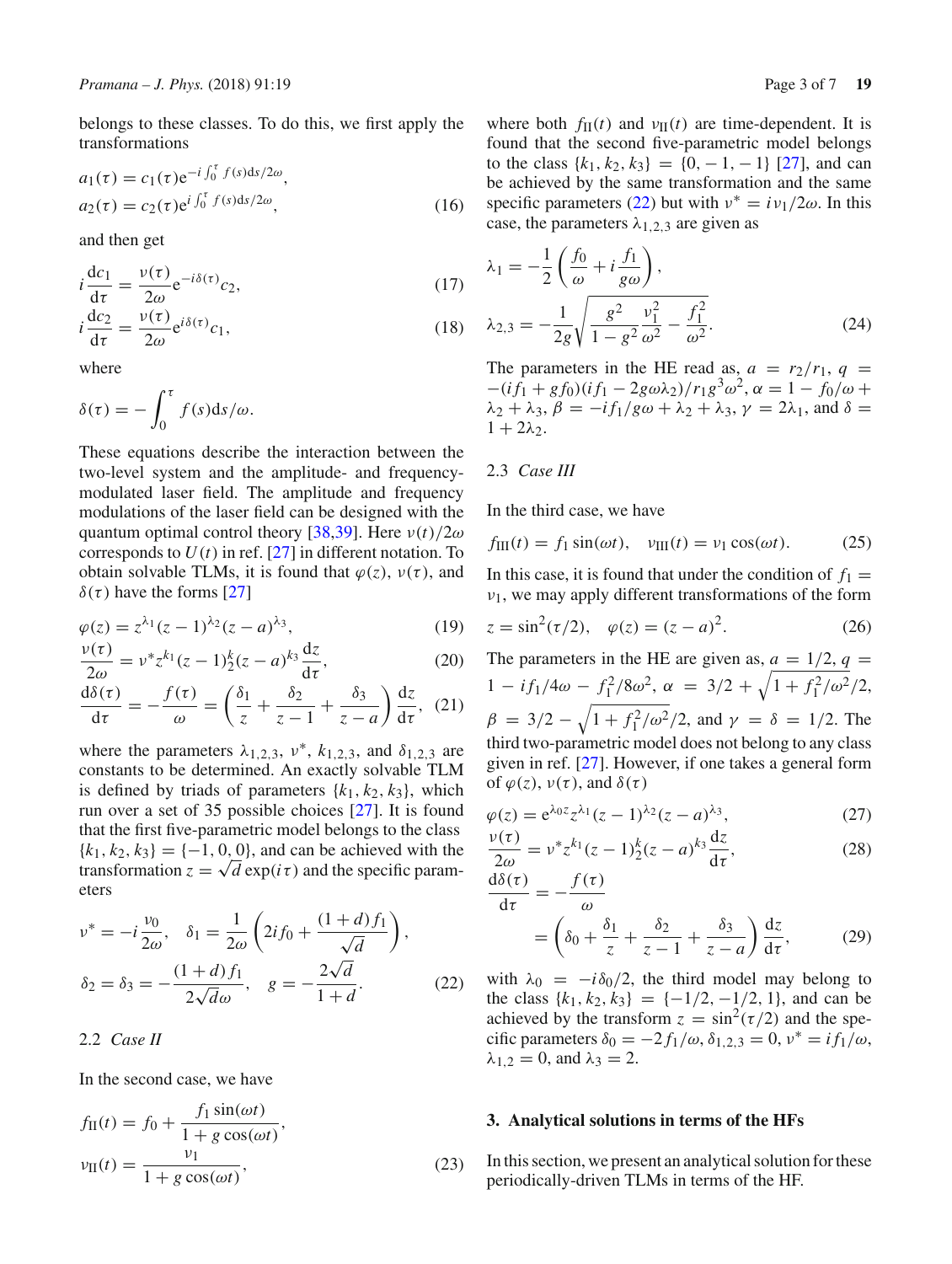HE has four regular singularities at  $z = 0, 1, a, \infty$ . If  $\gamma$  is not zero and a negative integer, HE has two linearly independent local Frobenius solution  $\phi_{1,2}(x)$  around the regular singular point  $z = 0$  [\[34](#page-6-19)[–36](#page-6-20)]

$$
\phi_1(z) = Hl(a, q; \alpha, \beta, \gamma, \delta; z) = \sum_{n=0}^{\infty} h_n z^n, \quad (30)
$$

$$
\phi_2(z) = z^{1-\gamma} H l(a, q + (\varepsilon + \delta a)(1 - \gamma); \n\alpha - \gamma + 1, \beta - \gamma + 1, 2 - \gamma, \delta; z).
$$
\n(31)

Here,  $Hl(a, q; \alpha, \beta, \gamma, \delta; z) = \sum_{n=0}^{\infty} h_n z^n$  is usually known as the HF [\[36](#page-6-20)]. In such an infinite series solution, the coefficients  $h_n$  are obtained by using the three-term recurrence relation:  $A(n)h_{n-1} + B(n)h_n + C(n)h_{n+1} =$ 0 with the initial conditions  $h_0 = 1$  and  $h_{-1} = 0$ . Here,  $A(n) = (n - 1 + \alpha)(n - 1 + \beta), B(n) = -q - n(n - 1)$  $1+\gamma$ ) $(1+a) - n(a\delta+\varepsilon)$ , and  $C(n) = a(n+1)(n+\gamma)$ .

In the three cases of  $f_I$ ,  $f_{II}$ , and  $f_{III}$ ,  $\gamma$  is not zero and a negative integer. Therefore,  $\phi_{1,2}(t)$  are two linearly independent solutions, and thus we have two linearly independent solutions for  $a_1(\tau)$  near  $z(\tau) = 0$ 

$$
\psi_1(\tau) = \varphi(z) H l(a, q; \alpha, \beta, \gamma, \delta; z), \tag{32}
$$

$$
\psi_2(\tau) = \varphi(z) H l(a, q + (\varepsilon + \delta a)(1 - \gamma);
$$
  
\n
$$
\alpha - \gamma + 1, \beta - \gamma + 1, 2 - \gamma, \delta; z).
$$
 (33)

In terms of  $\psi_{1,2}(\tau)$ , the general solutions for  $a_1(\tau)$  and  $a_2(\tau)$  take the form

$$
a_1(\tau) = c_1 \psi_1(\tau) + c_2 \psi_2(\tau), \tag{34}
$$

$$
a_2(\tau) = d_1 \psi_1^*(\tau) + d_2 \psi_2^*(\tau), \tag{35}
$$

where the constants  $c_{1,2}$  and  $d_{1,2}$  are determined by the initial conditions  $a_1(\tau_0)$ ,  $\dot{a}_1(\tau_0)$ ,  $a_2(\tau_0)$ , and  $\dot{a}_2(\tau_0)$ . After a straight calculation, we obtain the time-evolution operator from  $τ_0$  to  $τ$ 

$$
U(\tau, \tau_0) = \begin{pmatrix} U_{11}(\tau, \tau_0) & U_{12}(\tau, \tau_0) \\ -U_{12}^*(\tau, \tau_0) & U_{11}^*(\tau, \tau_0) \end{pmatrix}, \tag{36}
$$

where  $U_{11}(\tau, \tau_0)$  =  $\Delta_{1,2}(\tau, \tau_0)/\Delta_{1,2}(\tau_0, \tau_0)$  $+ i f(\tau_0) \tilde{\Delta}_{1,2}(\tau, \tau_0) / 2\omega \Delta_{1,2}(\tau_0, \tau_0), U_{12}(\tau, \tau_0) =$  $i\,\nu(\tau_0)\Delta_{1,2}(\tau,\tau_0)/2\omega\Delta_{1,2}(\tau_0,\tau_0)$ , with  $\Delta_{1,2}(\tau,\tau_0)$  $= \psi_1(\tau) \dot{\psi}_2(\tau_0) - \psi_2(\tau) \dot{\psi}_1(\tau_0)$  and  $\tilde{\Delta}_{1,2}(\tau, \tau_0) =$  $\psi_1(\tau) \psi_2(\tau_0) - \psi_2(\tau) \psi_1(\tau_0).$ 

In principle, the HF  $Hl(a, q; \alpha, \beta, \gamma, \delta; z)$  is analytic under the condition of  $|z| < \min\{1, a\}$  [\[34](#page-6-19)[–36](#page-6-20)]. In the case of *f*<sub>I,II</sub>, we have  $a = (1 - \sqrt{1 - g^2})/(1 +$  $\sqrt{1 - g^2} \le 1$  from the condition of  $-1 < g < 1$ , and thus  $Hl(a, q; \alpha, \beta, \gamma, \delta; z)$  is analytic in the range of  $|z|$  < |*a*|. Since  $|a|$  <  $|z|$  = 1/(1 +  $\sqrt{1 - g^2}$ ) < 1, the time-evolution operator  $U(\tau, \tau_0)$  is invalid in principle. In the case of  $f_{III}$ , we have  $a = 1/2$ , and thus  $Hl(a, q; \alpha, \beta, \gamma, \delta; z)$  is analytic in the range of  $|z|$  < 1/2. As  $z = \sin^2(\tau/2) \le 1$ , the time-evolution operator  $U(\tau, \tau_0)$  is also invalid for a certain instant, for example,  $\tau = \pi/3$ . This problem can be solved in terms of a central two-point connection problem for the HE [\[40](#page-6-24)[,41\]](#page-6-25), and thus the time-evolution operator valid for any later instant can be constructed [\[23](#page-6-13)].

# **4. Applications**

When  $f(t)$  is periodic and  $v(t)$  is constant, eqs. [\(4\)](#page-1-0) and [\(5\)](#page-1-0) have a similar form with the Schrödinger equation for certain periodic potentials. This motivates us to consider a type of the periodic potentials

<span id="page-3-0"></span>
$$
V(x) = \frac{V_0 + V_1 \sin(x)}{1 + g \cos(x)} + \frac{V_2 + V_3 \sin(x)}{(1 + g \cos(x))^2}.
$$
 (37)

We note that the periodic potential with  $V_2 = V_3$ 0 has been realised in recent experiment [\[42](#page-6-26)[,43](#page-6-27)]. The Schrödinger equation for such a periodic potential is given as  $(2m = \hbar = 1)$ 

$$
-\frac{d^2\psi}{dx^2} + V(x)\psi(x) = E\phi(x).
$$
 (38)

By making the following transformations

$$
z = -\frac{ge^{ix}}{1 + \sqrt{1 - g^2}},
$$
  

$$
\psi(z) = z^{\lambda_1}(z - 1)^{\lambda_2} \left(z - \frac{1 - \sqrt{1 - g^2}}{1 + \sqrt{1 - g^2}}\right)^{\lambda_3} \phi(z)
$$
(39)

with

$$
\lambda_1 = -\sqrt{E - i\frac{V_1}{g}},
$$
\n
$$
\lambda_2 = \frac{1}{2} - \frac{1}{2}\sqrt{1 - \frac{4V_2}{1 - g^2} - i\frac{4V_3}{g\sqrt{1 - g^2}}},
$$
\n
$$
\lambda_3 = \frac{1}{2} - \frac{1}{2}\sqrt{1 - \frac{4V_2}{1 - g^2} + i\frac{4V_3}{g\sqrt{1 - g^2}}},
$$
\n(40)

the Schrödinger equation is reduced to the HE. The rel-  $\sqrt{1 - g^2}/(1 + \sqrt{1 - g^2}), q = -[2i(\frac{V_1 - V_3}{9}) - g(2V_0 +$ evant parameters in the HE are given as,  $a = (1 \frac{(1+2\lambda_1)((1-\sqrt{1-g^2})\lambda_2+(1+\sqrt{1-g^2})\lambda_3)]}{g(1+\lambda_1+\lambda_2+\lambda_3)}$  $\sqrt{1 - g^2}$ ), α =  $\lambda_1 + \lambda_2 + \lambda_3 - \sqrt{E + iV_1/g}$ , β =  $\lambda_1 + \lambda_2 + \lambda_3 + \sqrt{E + i V_1/g}$ ,  $\gamma = 1 + 2\lambda_1$ , and  $\delta = 2\lambda_2$ . If  $\gamma = 1 + 2\lambda_1$  is not zero and a negative integer, we have two linearly independent solutions of the form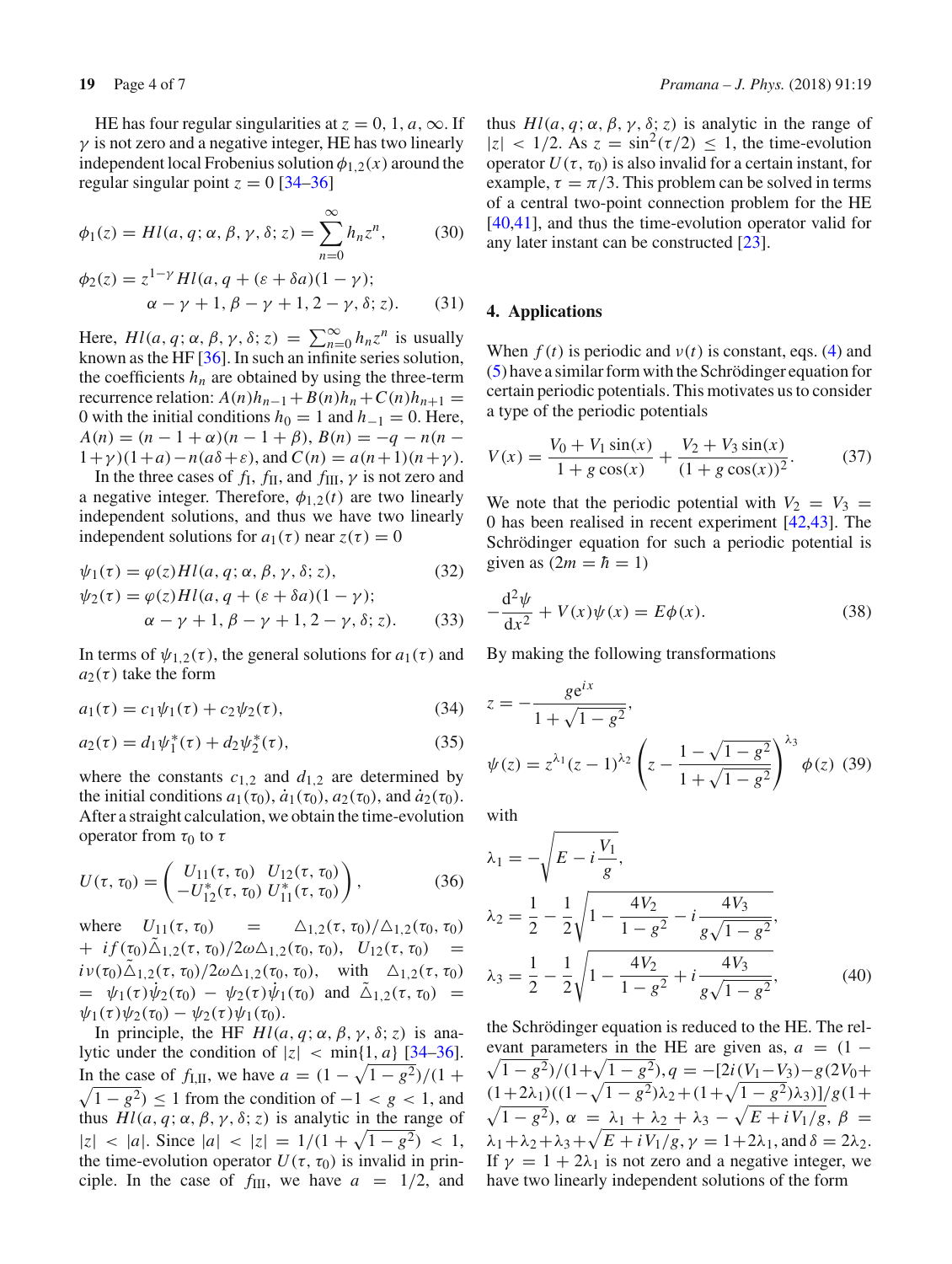$$
\psi_1(x) = z^{\lambda_1} (z - 1)^{\lambda_2} (z - a)^{\lambda_3}
$$
  
\n
$$
\times Hl \left( a, q; \alpha, \beta, \gamma, \delta; -\frac{ge^{i x}}{1 + \sqrt{1 - g^2}} \right),
$$
  
\n
$$
\psi_2(x) = z^{-\lambda_1} (z - 1)^{\lambda_2} (z - a)^{\lambda_3}
$$
  
\n
$$
\times Hl \left( a, q + (\varepsilon + \delta a)(1 - \gamma);
$$
  
\n
$$
\alpha - \gamma + 1, \beta - \gamma + 1, 2 - \gamma, \delta; -\frac{ge^{i x}}{1 + \sqrt{1 - g^2}} \right).
$$
\n(42)

It is evident that the solutions  $\psi_{1,2}(x)$  can represent the Bloch-wave solution with the wave vectors  $k = \lambda_1 = -\sqrt{E - i V_1/g}$ . From the expression of  $\lambda_1$ , we know that the wave vectors  $k = \lambda_1$  may be complex. It is well-known that the Bloch waves of real wave numbers are amplitude-bounded oscillatory solutions, and the Bloch waves of complex wave numbers show unbounded exponential behaviour [\[45](#page-6-28)]. The energy spectrum for the infinitely periodic potential  $V(x)$  consists of bands in which there exist only amplitude-bounded oscillatory solutions and gaps in which there exist unbounded oscillatory solutions. In the infinitely periodic potential  $V(x)$ , the solutions with the complex wave numbers are non-physical. However, in a finite potential  $V(x)$ , they may represent the physical solutions [\[46\]](#page-6-29). In the following, we shall show that under certain conditions, one can obtain certain exact in-gap solutions.

In general, there exists a necessary condition [\[34](#page-6-19)[–36\]](#page-6-20)

<span id="page-4-0"></span>
$$
\alpha = -N, \ \ N = 0, 1, 2, \dots,
$$
\n(43)

$$
h_{N+1} = 0,\t\t(44)
$$

under which the HF  $Hl(a, q; \alpha, \beta, \gamma, \delta; z)$  can be reduced to a polynomial in *z*. It follows that as  $\alpha$  is related to *E*, eq. [\(43\)](#page-4-0) gives the special values of *E*, and eq. [\(44\)](#page-4-0) gives the relation between *V*0,1,2,<sup>3</sup> and *g*. In the following, we present certain exact results in the case of  $V_2 = V_3 = 0$  where the resulting periodic potential has been realised in recent experiments [\[42](#page-6-26)[,43\]](#page-6-27).

In  $\psi_1(x)$ , from condition [\(43\)](#page-4-0) with  $N = 2$ , we have

$$
E = 1 - \frac{V_1^2}{4g^2}.
$$
\n(45)

For an arbitrary value of  $V_1$ , we get from  $h_3 = 0$ 

$$
V_0 = 1.\t\t(46)
$$

The corresponding solution is given as

$$
\psi(x) = e^{-(V_1/2g)x} (1 + g \cos(x)).
$$
\n(47)



<span id="page-4-1"></span>**Figure 1.** Band-gap structures for  $V(x)$ . (a) The first two bands for  $V_0 = 1$ ,  $V_1 = 1/2$ ,  $V_2 = V_3 = 0$ , and  $g = 1/10$ . The blue circle in (**a**) corresponds to the exact result  $E = 1 - V_1^2 / 4g^2$ . (**b**) The first band at  $k = 0$  and the in-gap *E* as a function of  $V_1$  with  $V_0 = 1$ ,  $V_2 = V_3 = 0$ , and  $g = 1/10$ . The blue circle in (**b**) corresponds to the one in (**a**).

In comparison with the band-gap structure, if  $V_1 \neq 0$ , we find that  $E = 1 - V_1^2/(4g^2)$  falls into the semiinfinite gap below the lowest band (see figure [1\)](#page-4-1). This means that the solutions are a kind of in-gap states. If  $V_1 = 0$ , the in-gap solutions become stable Bloch-wave solutions, as the wave numbers become real. As the ingap states grow without bound, they are non-physical states for the infinite periodic system. However, the ingap states are important for the surface waves for finite periodic potential.

<span id="page-4-2"></span>In addition, it is found that the hyperbolic version of the periodic potential  $V(x)$  is

$$
V(x) = \frac{V_0 + V_1 \sinh(x)}{1 + g \cosh(x)} + \frac{V_2 + V_3 \sinh(x)}{(1 + g \cosh(x))^2}
$$
(48)

shows an asymmetric double-well structure under certain parameter conditions, as shown in figure [2.](#page-5-0) The case  $V_1 = V_3 = 0$  corresponds to the symmetric doublewell potential for certain specific parameters, and has been discussed in our previous work [\[14\]](#page-6-30). In this asymmetric double-well potential, we can use the following transforms:

$$
z = -\frac{g e^{x}}{1 + \sqrt{1 - g^{2}}},
$$
  
\n
$$
\psi(z) = z^{\lambda_{1}} (z - 1)^{\lambda_{2}} \left( z - \frac{1 - \sqrt{1 - g^{2}}}{1 + \sqrt{1 - g^{2}}} \right)^{\lambda_{3}} \phi(z),
$$
\n(49)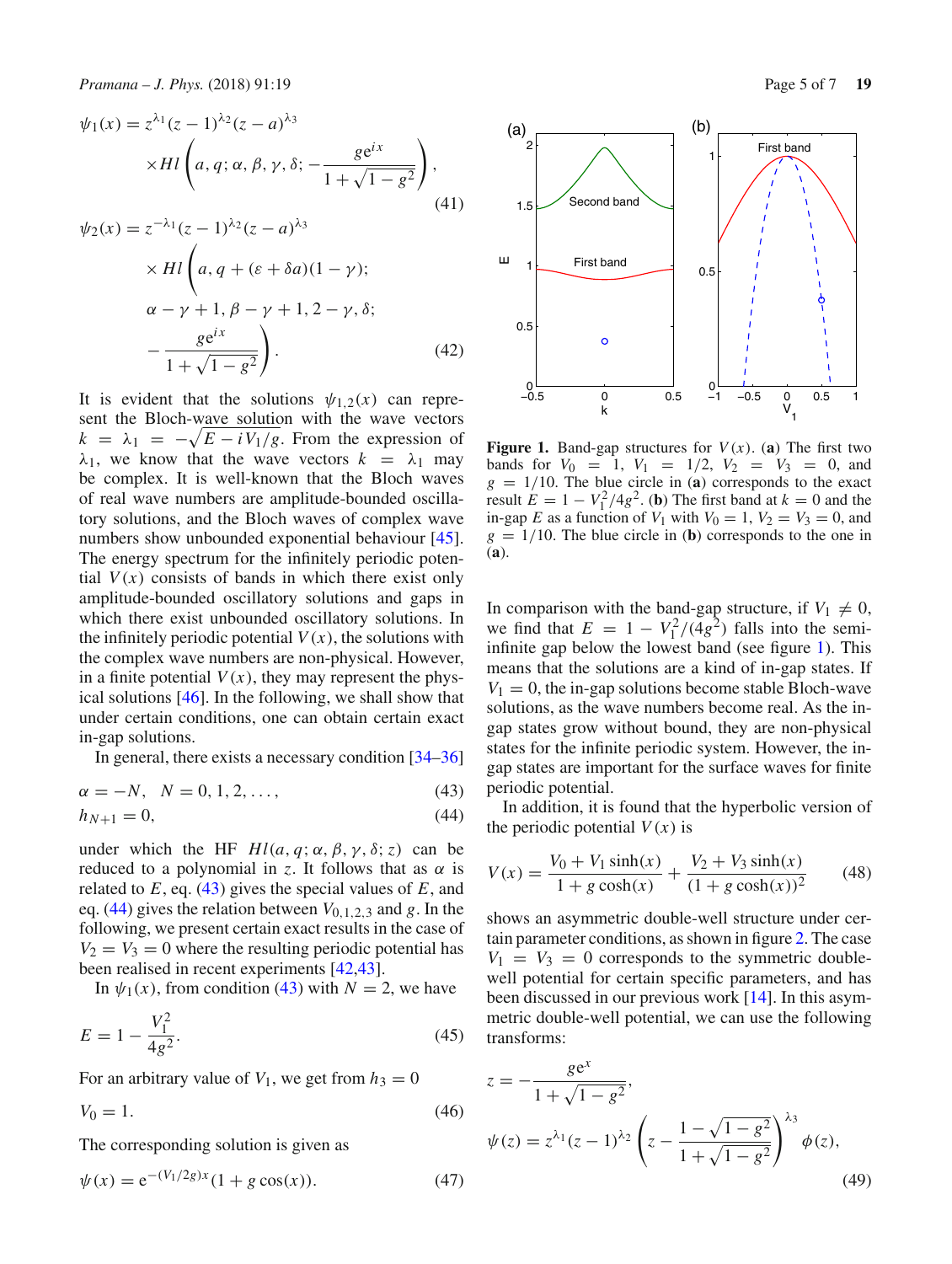

<span id="page-5-0"></span>**Figure 2.** Profiles of the exact results  $\psi(x)$  and the double-well potentials with (**a**)  $V_0 = (-18g + \sqrt{V_3^2 + 36g^4})/4g$ , *V*<sub>1</sub> = 0, and *V*<sub>2</sub> =  $\frac{15(1 - g^2)}{4} + \frac{V_3^2}{16g^2}$  and **(b)**  $V_0 = (-18g - \sqrt{V_3^2 + 36g^4})/4g$ ,  $V_1 = 0$ , and  $V_2 = 15(1 - g^2)/4 + V_3^2/16g^2$ . In (**a**) and (**b**), we have  $g = 1/10$  and  $V_3 = 1/10$ . The dashed lines represent the analytical energies  $E = -1$ .

with

$$
\lambda_1 = \sqrt{-E - \frac{V_1}{g}},
$$
\n
$$
\lambda_2 = \frac{1}{2} - \frac{1}{2} \sqrt{1 + \frac{4V_2}{1 - g^2} - \frac{4V_3}{g\sqrt{1 - g^2}}},
$$
\n
$$
\lambda_3 = \frac{1}{2} - \frac{1}{2} \sqrt{1 + \frac{4V_2}{1 - g^2} + \frac{4V_3}{g\sqrt{1 - g^2}}},
$$
\n(50)

to reduce the Schrödinger equation into the HE. The other relevant parameters in the HE are given as,  $a = (1 - \sqrt{1 - g^2})/(1 + \sqrt{1 - g^2}), q = -[2(V_1 V_3$ ) + *g*(2 $V_0$  – (1 + 2 $\lambda$ <sub>1</sub>)(1 –  $\sqrt{1-g^2}$ ) $\lambda$ <sub>2</sub> – (1 +  $(2λ<sub>1</sub>)(1 + √1 - g<sup>2</sup>)λ<sub>3</sub>)]/g(1 + √1 - g<sup>2</sup>), α = λ<sub>1</sub> +$  $λ_2 + λ_3 + √−E$ ,  $β = λ_1 + λ_2 + λ_3 - √−E$ ,  $γ =$  $1 + 2\lambda_1$ , and  $\delta = 2\lambda_2$ . For this asymmetric doublewell potential, under certain conditions, one can also obtain certain exact solutions. For example, if we take  $V_2 = 15(1 - g^2)/4 + V_3^2/16g^2$  and  $V_1 = 0$ , we have  $E = -1$  and  $V_0 = (-18g \pm \sqrt{V_3^2 + 36g^4})/4g$  from conditions [\(43\)](#page-4-0) and  $(44)$  with  $N = 1$ . In the case of  $V_0 = (-18g + \sqrt{V_3^2 + 36g^4})/4g$ , the corresponding solution is given as

<span id="page-5-1"></span>
$$
\psi(x) = N_1 e^{\lambda_1 x} (e^x - r_1)^{\lambda_2} (e^x - r_2)^{\lambda_3}
$$

$$
\times \left(1 - \frac{\sqrt{36g^4 + V_3^2} - V_3}{6g^2} e^x\right). \tag{51}
$$

In the case of  $V_0 = (-18g - \sqrt{V_2^2 + 36g^4})/4g$ , the corresponding solution is given as

<span id="page-5-2"></span>
$$
\psi(x) = N_2 e^{\lambda_1 x} (e^x - r_1)^{\lambda_2} (e^x - r_2)^{\lambda_3}
$$

$$
\times \left(1 - \frac{\sqrt{36g^4 + V_3^2} + V_3}{6g^2} e^x\right). \tag{52}
$$

Here  $N_{1,2}$  are the normalisation constants. Under certain parameter conditions, the exact solutions represent the bound-state wave functions. For example, when  $g =$ 1/10 and  $V_3 = 1/10$ ,  $\psi(x)$  in eq. [\(51\)](#page-5-1) corresponds to the ground state and  $\psi(x)$  in eq. [\(52\)](#page-5-2) corresponds to the first excited state, as shown in figure [2.](#page-5-0)

In ref. [\[44](#page-6-31)], the potentials solvable in terms of the HFs have been fully classified. It is found that the periodic potential [\(37\)](#page-3-0) and its hyperbolic version [\(48\)](#page-4-2) belong to the ninth family with  $\{m_1, m_2, m_3\} = \{1, 0, 0\}$ . In addition, series expansions of the solutions of the HE in terms of special functions other than simple powers have been discussed [\[47](#page-6-32)[–50\]](#page-6-33). For example, the expansion of Gauss hypergeometric functions takes the form

$$
\phi(z) = \sum_{n=0}^{\infty} a_{n} {}_{2}F_{1}(\alpha, \beta, \gamma_{0} - n, z), \qquad (53)
$$

where the coefficients  $a_n$ s obey the following three-term recurrence relation:

$$
R_n a_n + Q_{n-1} a_{n-1} + P_{n-2} a_{n-2} = 0 \tag{54}
$$

with

$$
R_n = (1 - a)(\varepsilon + \gamma + n - 1),\tag{55}
$$

$$
Q_n = -R_n + a(1 + n - \delta)(\varepsilon + n) + a\alpha\beta - q,\quad(56)
$$

$$
P_n = -\frac{a}{n + \varepsilon + \gamma}(n + \varepsilon)
$$
  
× $(n + \varepsilon + \gamma - \alpha)(n + \varepsilon + \gamma - \beta).$  (57)

Similarly, there also exists a necessary condition

$$
a_{N+1} = 0,\t\t(58)
$$

$$
\varepsilon, \varepsilon + \gamma - \alpha \quad \text{or} \quad \varepsilon + \gamma - \beta = -N,\tag{59}
$$

under which this series expansion is terminated at some  $n = N$ . Such a termination may result in more particular exact results. For example, in the simplest case of  $N = 0$ with the parameters  $V_0 = -6, V_1 = 0, V_2 = 6(1 - g^2)$ ,